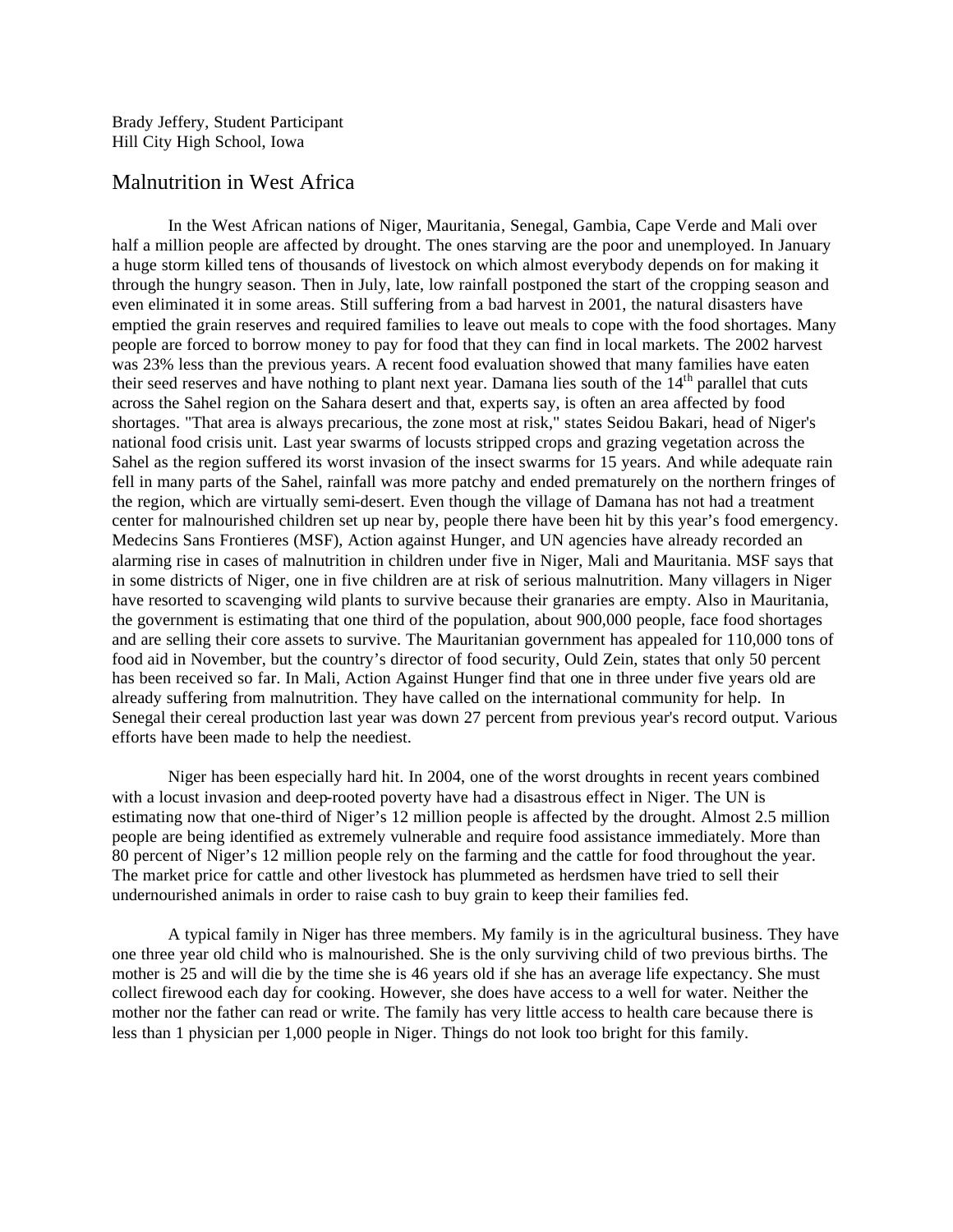Citizens of Western African nations need our assistance. Individual countries such as Niger and organizations such as the United Nations, International Food Policy Research Institute, Save the Children, and the World Food Programme are doing the right things, but need more financial support.

Many UN agencies have appealed to the US to donate \$81 million to help buy food for the hungry and treat the sick in the hunger stricken Niger, which is the second poorest country in the world. But regardless of the media attention, only half of the \$81 million has been donated. "A food crisis of such a scale is unacceptable in the 21<sup>st</sup> century," says UN Secretary General Kofi Annan. Gen. Annan and other senior UN officials want to see a 10-fold increase in the UN's worldwide emergency funds so that aid agencies can get a jump-start on their relief efforts. At the end of March, UN agencies appealed to the US for an additional \$38 million of food aid for West Africa to deal with the shortages, but the FAO says donors had been slow to respond.

In March, the government of Niger set up a program to sell basic foods at controlled prices in some of the country's worst hit areas, although they say more needs to be done. The food crisis, nonetheless, did not stop the government from introducing a new 19 percent value added tax on basic goods and services in March that pressed food prices even further up. However, six weeks of nationwide protests eventually forced the government to compromise, and the tax was finally removed from wheat flour and milk. According to the government of Niger, about 40 percent of the country's 10,000 villages have suffered severe losses to their agricultural production. For some farmers their entire harvest has been wiped out. About one third of the country's population, or about 3.9 million people, will not eat properly this year says the government of Niger. Food is not the only aid needed. Fresh supplies such as seed corn are needed by the farmers so agency they can start sowing it before it is too late.

According to a report from the International Food Policy Research Institute, the number of hungry children in Africa will increase by about 3.3 million by 2025 if the current policy and investment trends continue. The report also projects the number of hungry children in Africa would decrease dramatically to 9.4 million by 2025 if policies and investments were put in place today to accelerate agricultural productivity and economic growth, reduce population growth rates, and improve access to education, health care, and clean water. Sound policies and increased investments targeted to these areas can strengthen food security and reduce child malnutrition considerably across the continent. Investments in roads and information and communication technologies, such as telephones and the Internet, can lead to more efficient markets and improve farmers' productivity, while modern crop, land, and water management practices would encourage more sustainable agricultural production. If current trends continue, child malnutrition in Africa is expected to grow from 38.6 million to 41.9 million by 2025. Sub-Saharan Africa, particularly Burkina Faso, Niger, Somalia, and Sudan, will account for the sharpest increase. Using state-of-the-art computer modeling, this report projects the supply, demand, price, and trade of 32 major food commodities for five regions of Sub-Saharan Africa and two regions of West Asia and North Africa through 2025. An integrated water-food model is also included to assess current and future water resource availability in Africa. The study evaluates the impact of various policy and investment scenarios, including trade liberalization and increased investments in agricultural research, water, and education, on food security and malnutrition. The report provides policy options for African policymakers and the international donor community as they gather at the Millennium+5 Summit in New York City to assess progress on the Millennium Development Goals.

Save the Children is continuing to expand its emergency response to the food shortage crisis in Niger and Mali, two of Africa's poorest countries. In Niger, Save the Children focuses its current activities on assisting 3,000 children and their families in southern Niger where food shortages are most acute. In the next two months the agency also will distribute cereal, oil and vegetables to about 20,000 families with malnourished children. Three Save the Children aid planes have arrived in Niger with more than 70 tons of essential supplies to support beneficial feeding for severely malnourished children and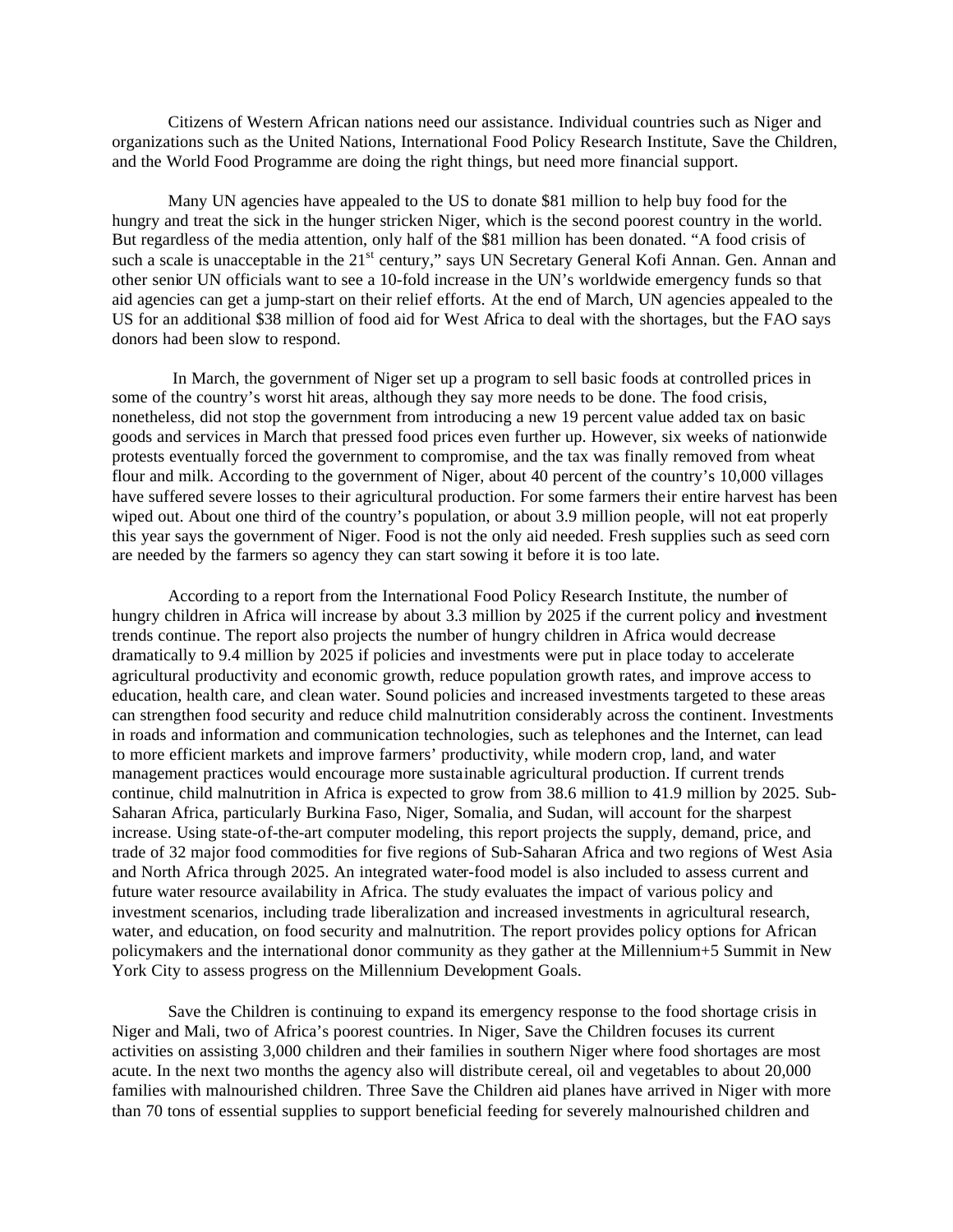those recovering from malnutrition. Critical supplies that Save the Children is providing in Niger include tents and other essentials to set up remedial feeding centers for starving children as well as emergency health kits, supplementary feeding kits, 20 tons of ready-to-eat food such as biscuits or porridge and 16 tons of a new product called "plumpy'nut," a ready-to-eat food that tastes like peanut butter but is prepared with all the nutrients a moderately malnourished child needs to avoid severe malnutrition. Save the Children also is distributing water filters, rehydrating salt, 500 mosquito nets and kits for rapid malaria testing. Save the Children is also starting to set up relief efforts in Mali where as many as 1 million people are suffering from malnutrition. They are planning to launch a two-month food distribution program among children and families in the GAO region, located in the northern part of the country, where poverty rates are among the highest in the world.

World Food Programme (WFP) has tripled the number of people being fed through its Niger emergency operation to over one million, as a severe hunger season takes hold in one of the world's poorest countries. In Mali the combination of drought and locusts has resulted in a 42 percent decrease in agricultural production compared to last year. About 2.2 million people, 20 percent of the population, are expected to suffer from food insecurity if WFP's operations are ended due to a lack of funds. WFP aims to support about 450,000 vulnerable people in Mali who have been affected by last year's drought and locust invasion. The agency has only been able to reach 86,500 of the people who are in need of food aid because of a critical funding shortfall. These people have been given food in return for work on projects designed to help farmers rehabilitate their land and improve productivity. The situation in Mali is not yet catastrophic, but unless action is taken immediately to ensure food is available to the people affected, it has the potential to develop into a problem beyond the means of the government and its partners. A timely intervention supported by funding from the international community could save lives. In order to avoid long-term dependency on food aid, WFP intends to phase out free food distributions outside the refugee camps after two months and replace them with assistance designed to target the most vulnerable and encourage self-reliance. These will include Food-for-Work projects designed to preserve or create roads, schools, and health centers, and free school meals to encourage children to continue their education. Liberia, Guinea, Sierra Leone, and Guinea Bissau are struggling to overcome the devastating effects of war, which has ravaged social and economic infrastructures as well as agricultural production. In Liberia, over 22,500 refugees have been repatriated and over 186,500 internally displaced people (IDPs) have resettled in their areas of origin since repatriation and resettlement began in October 2004. WFP's operations have contributed a great deal to the stabilization process in Liberia, with over 80,000 excombatants demobilized. However, funds shortages have meant rations for refugees, IDP's, and returnees living in camps have been reduced by 30 percent, and planned expansions of projects such as Food-for-Work have been limited. In Guinea, WFP aims to support income-generating projects to help refugees and former combatants as well as local populations where they settle. Yet, fund shortages have meant that general rations for refugees in camps have been reduced by 20 percent, while activities such as Food-for-Work planned to start in January 2005 are still on hold. Sierra Leone is making significant strides towards stability and reconstruction nearly three years after the first post-war presidential elections. Over 500,000 refugees and displaced people have resettled in their home communities, national rice production is at 80 percent of pre-war levels and thousands of children are going back to school. Yet again rations had to be reduced by WFP in May.

The family has been helped out by the organizations and the government but they still do not have enough food or supplies to be satisfied. Malnutrition in West Africa is going down slowly but is still a big problem. The United Nations, International Food Policy Research Institute, Save the Children, and the World Food Programme have helped out a great deal and they will continue to help the people of West Africa until the problem is resolved. The government of Niger is also helping them as much as they can. All the people that help will probably be helping them for a long time to come.